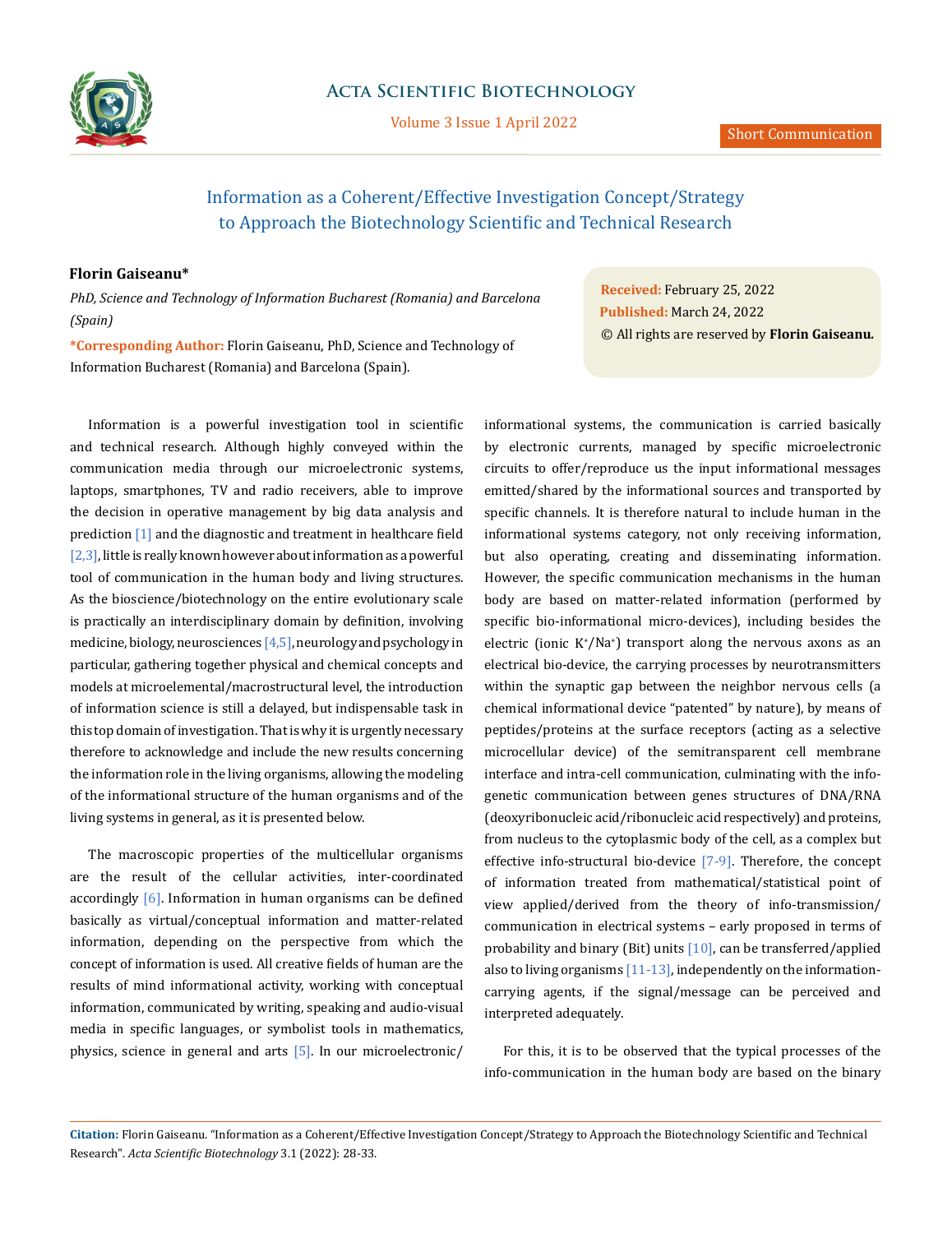

**Figure 1.** Schematic representation of the informational activity and info-architecture of the informational system of the human body.

lam

Icreat **Icreat** 

**MATTER** 

EPIGENETIC INFO-INTEGRATIO

YES/NO Bit-type mechanisms [5]: within the nervous system, the basic mechanism consists in "all or nothing" transmission of electrical pulses along the nervous cell and excitatory/inhibitory YES/NO opposite type of neurotransmitters in the synaptic gap,

and the inter-cell communication is based on the interaction between the chemical info-agents and surface receptors of the cell semitransparent membrane, specialized to selectively accept only an agent with a suitable complementary structure, able to fit the receptor structure like a key in the frog. The nature of the neurotransmitters determines a specific mood/emotional state [14], triggered by a specific type of information [15], followed by a YES/NO ("Good/Bad") mechanism of acceptance/rejection, according to the decision criteria and personal experience [16,17]. The info-communication at the micro-structural level in the nervous cell is "expressed" therefore by a specific "vocabulary", consisting in the frequency of the electrical pulses and in the number of pulses, which further determine the type of the emitted (inhibitory/excitatory) competing neurotransmitters in the synaptic gap, which further determines the firing YES/NO process of the next nervous cell, connected in a distribution network of such binary signals [18], and a specific final effect at the macroscopic (psychic) level [5].

The human organism is connected to matter by the metabolic circuit, absorbing foods, air, water and eliminating the wastes [8], as well as the individual cells  $[6,9,19]$ , and to information received from the environmental neighborhood, reacting as a function of necessities for immediate adaptation (Figure 1). The human organism, as well as the individual cell, is therefore a bipolar structure, needing both to consume specific materials to convert them in energy and microelements for body (re)generation, and information to accommodate to the dynamic environmental conditions. The info-communication from external and internal sources is centralized in the brain – the informational processor of the body. The green cross arrows in the upper side of figure 1 indicate symbolically the info-communication streams from the external sources to the brain (left-facing arrow), from internal sources to the brain (up arrow), from the brain to the body (down arrow) and from the body to the external environment (right-facing arrow). The brain is therefore an informational operative system, receiving (info-input) information from sensors (transducers bio-devices) and interpreting them, analyzing comparatively information (with respect to the memory-base data), and operating a decision (info-output), like an operative informational "device" [20,21]. The informational signals from sensors are transduced in electric-chemical signals at the info-perception interface, converted into detected signals at the info-detection interface in

29

**Citation:** Florin Gaiseanu*.* "Information as a Coherent/Effective Investigation Concept/Strategy to Approach the Biotechnology Scientific and Technical Research". *Acta Scientific Biotechnology* 3.1 (2022): 28-33.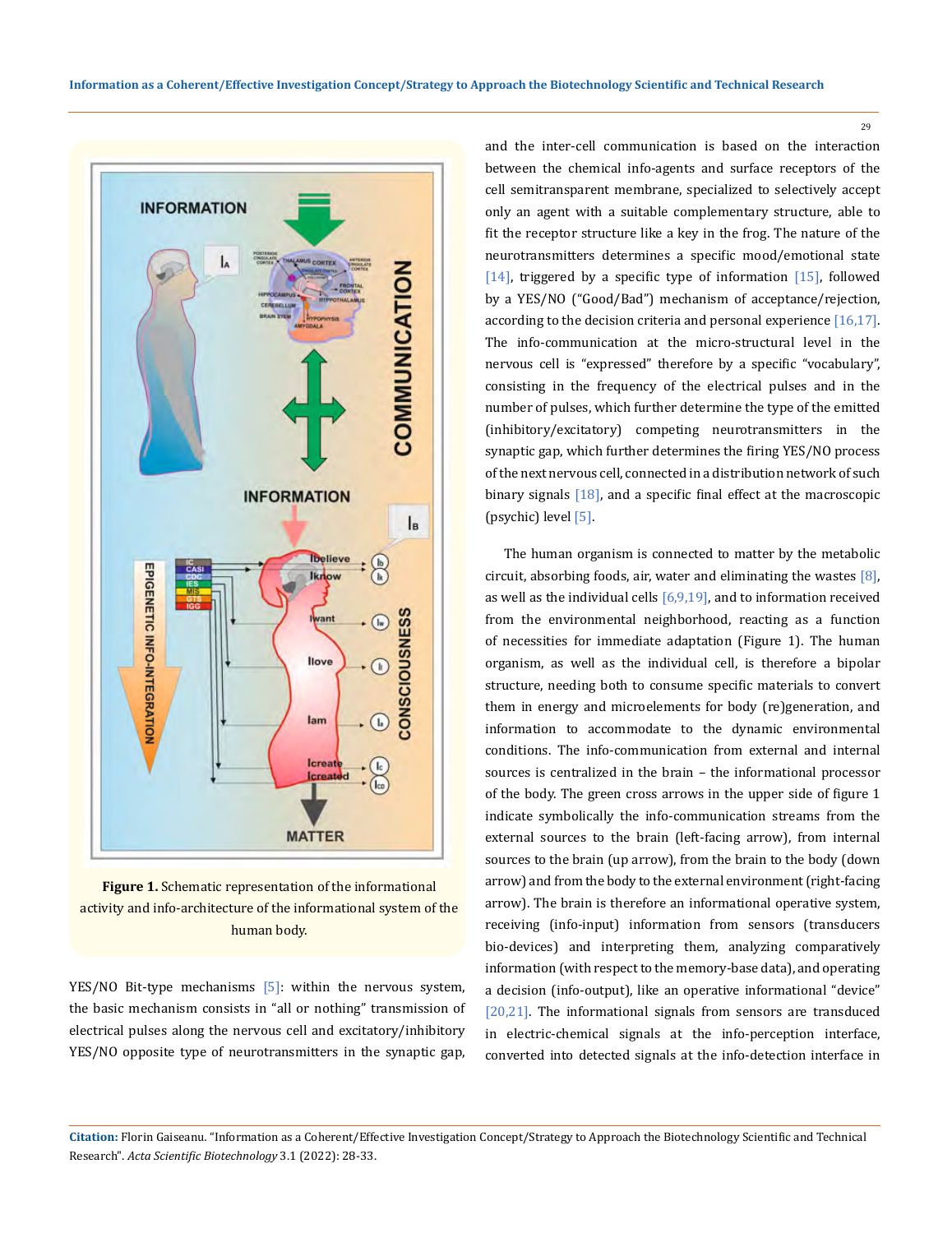the brain – according to the specific origin of the signals (sound, image, smell, taste, touch, or hunger, thirst, pain, etc.), and are interpreted finally by the significance "dictionary" of the language in conceptual/virtual information  $[5]$ . The integration of information from various sources is achieved in thalamus and transmitted to prefrontal cortex for analysis and decision, via anterior cingulate cortex, which selects (by a binary YES/NO process) the necessary information according to the priorities and needs of the organism  $[14]$ , generating the personal awareness state – consciousness, on internal and external reality  $[5]$ . A special priority is granted to danger signals emitted by amygdala, an ancestral alarm "device" specialized in the detection of perilous/risky situations [23]. The sight informational circuitry for instance, more developed at human – engaging more than 50% of the cortex, is used both for the external perception and for the internal recalled imagery from memory [23]. At the detection interface, the image is "projected" on the sensorial mental "screen" in the prefrontal cortex, by a recomposing process of the image pixels, with less resolution if the image is recalled from memory [18].

Analyzing therefore the functions of the brain/body from the informational perspective, we have to observe the following fundamental components of the informational system of the human body (ISHB) (Figure 1 bottom side): the center of acquisition and storing of information (CASI), connected with the network of the external and internal sensors of information, consisting basically in the prefrontal cortex for short-term memory (about 1 minut**e)**  and hippocampus for long-term memory (Figure 1 upper side): the center of decision and command (CDC), connected especially with CASI to recall the necessary information for analysis and decision making and with the executive elements (muscles) for action, supported especially by the cortex regions and in particular by the prefrontal cortex, the main zone of the judgment and headquarter of awareness; the info-emotional system (IES), managing the emotions and emo-states, including the alarm signals, supported by the limbic system (thalamus, hypothalamus, hippocampus, midbrain, amygdala), with active response of the heart for adequate blood distribution in the regions in momentary need; the maintenance informational system (MIS) supported basically by the medulla and brain stem connected with the cerebellum and spinal cord, with a fundamental role in the metabolic processes executed by the specific organs within the abdomen, in correlation with

the cardio-respiratory activity; the genetic transmission system (GTS) managed by hypophysis and hypothalamus, coordinates the sexual activity and response; the info-genetic generator (IGG) is managed by the hypophysis and hypothalamus, regulating the development, growth and even aging [24]; the info-connection (IC) is supported mainly hy the anterior cingulate cortex, responsible for the selection of information from the inferior zones of the brain to the judgement prefrontal cortex, involved also in religion and mystic, and near-death experiences [7,25,26]. As it was recently shown [23], the posterior cingulate cortex is also involved in IC by the daydreaming experiences, acting as a disruptive YES/NO type connector of attention from external to the internal world. Hypothalamus acts also as a binary YES/NO homeostatic balance between the stimulatory and inhibitory body's key processes [5,27]. The connection of the brain regions with the body is assured by the spinal cord and nervous ramifications [28], which are the informational circuits of ISHB, schematically represented in the below side of the figure 1 by the vertical arrows and horizontal doted lines. As all the regions of the body are sensitive to information, the body itself can be defined as made up of informed matter. In the cell, the informational circuits are represented by the chemo-reactive pathways [9]. Organelles with functions like the organs in the human body can be distinguished in the eukaryotic cell [8,18], but the vital processes in the prokaryotic cell are similar, although the organelles are not separately enveloped in specific membranes. It is revelatory to note therefore that the informational model described above is the same or similar on the entire evolution scale of the living structures, from the individual cell – the unit base of life, to the multicellular organisms, with the human as a top representation [9,29].

According to the above presentation, the ISHB manages two main types of informational activities: (1) for the adaptation to the environment dynamic conditions by a reactive adequate response, expressed by attitude as an info-output, manifested by vocal and corporal "language", managed by the operative informational system (OIS=CASI+CDC+IES); (2) for the body present development/survival (IGG, MIS) and the long-term adaptation for species survival (GTS), managed by the programmed informational system (PIS=MIS+GTS+IGG),. A special role in the long-term adaptation is played by the epigenetic processes (represented by the top down big arrow in the left below side of the figure 1),

30

**Citation:** Florin Gaiseanu*.* "Information as a Coherent/Effective Investigation Concept/Strategy to Approach the Biotechnology Scientific and Technical Research". *Acta Scientific Biotechnology* 3.4 (2022): 28-33.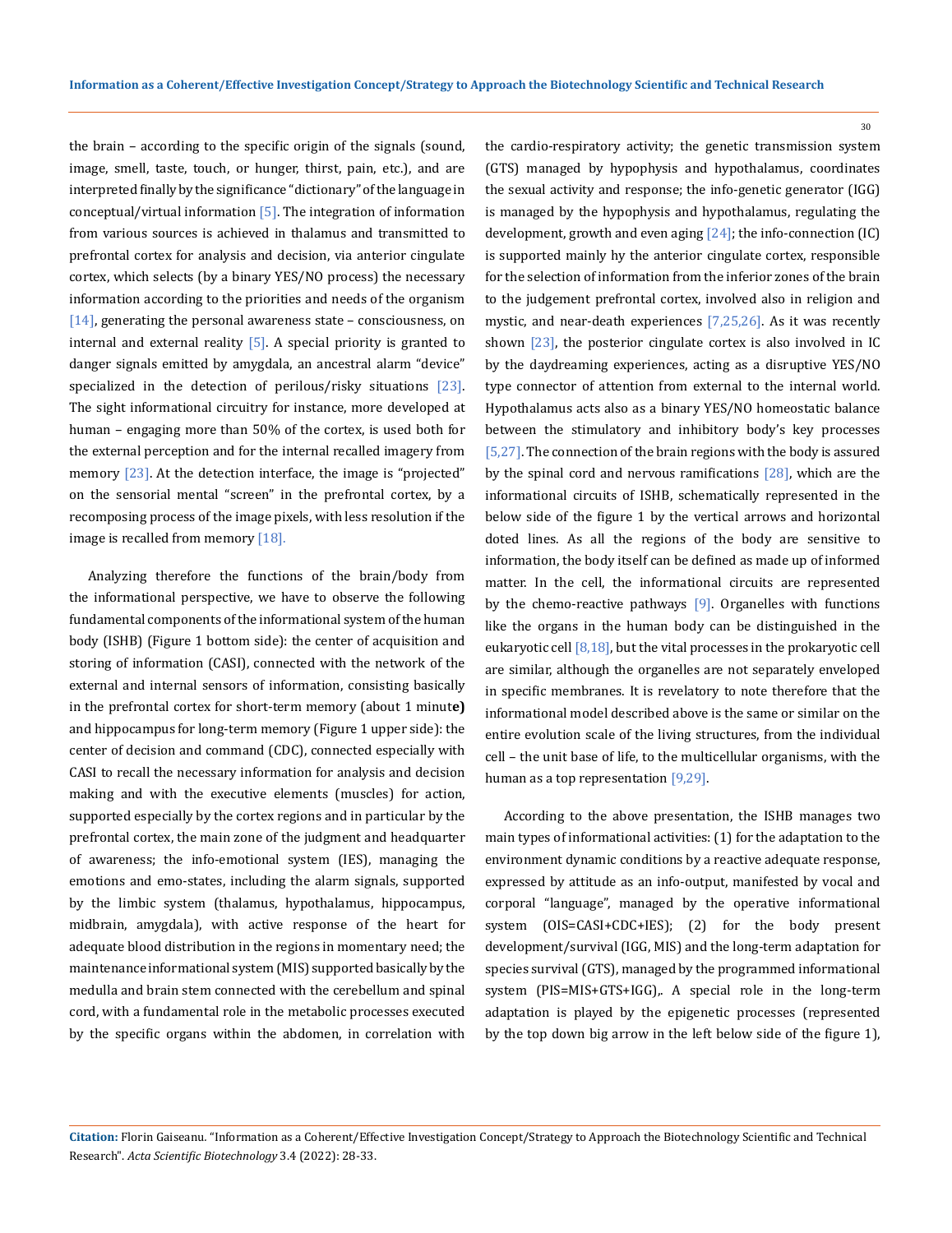assuring the integration of insistent/repetitive informational cues from the external environment into the stable/reference genetic informational system of the cells, without affecting the species basic characteristics  $[30]$ . At the cell level, the info-communication is based on the matter-related informational transfer by means of a "language" in a specific four-letters "alphabet", from DNA sequences to proteins (the fundamental "bricks" of the body) through mRNA (messenger RNA) intervention assisted by enzymes during the transcription/translation processes, with the participation of the YES/NO algorithmic structural complementarity of the aminoacids, and during the replication/reproduction of the cell itself. This alphabet is represented by the nucleotides adenine (A), guanine (G), thymine (T), or cytosine (C) in DNA (with the variant uracil (U) in RNA instead of (T) in DNA), structured by YES/NO binary complementarity (A can be paired only with T (or with U in RNA), and C only with G in DNA molecules).

The projection (=>) of the activity of the ISHB components in the mind is perceived at the interface ISHB/conscious mind as cognitive centers, under the following form: CASI=>Iknow (Ik) (interpreted as memory), CDC=>Iwant (Iw) (decision), IES=>Ilove (Il – the driving force of life, representing symbolically the emotions  $[16,14]$ , MIS=>Iam (Ia) (vitality, self-status, health, power), GTS=>Icreate (Ic) (biologic creation, sexual behavior, family, sociability [5,31], IGG=>Icreated (Icd) (inherited features and behavior, predispositions, abilities, talent), IC=>Ibelieve (Ib) (decision criteria, trust/beliefs, daydreaming, introspection [29]), schematically represented in figure 1 below side, as components of the self: I=Ik+Iw+Il+Ia+Ic+Icd+Ib. In other words, ISHB=(CASI+CD  $C+IES+MIS+GTS+IGG+IC$  => I=  $(Ik+Iw+Il+Ia+Ic+Icd+Ib)$ . From this relation we can deduce that  $I_A = / = I_B (I_A$  is different of  $I_B$  (Figure 1)), according to the individual (A, B) detection/interpretation abilities of reality and life experience.

This informational model, with the fundamental merit of the explicit revelatory reference to the constitutive/functional info-structure of the living systems, can be successfully applied to understand and explain various still remained problems in bioscience/biotechnology/biomedicine researches, like consciousness nature and neuro-relation with brain and body from informational perspective  $[4,32,34]$ , the mind operability  $[6,23,26,35]$  and the info-relation with the heredity  $[36]$ , the specific mind neuro-mechanisms and interrelation between the various zones of the brain with particular functions [22,32], the hierarchical info-assisted brain evolution [37], the neuro-dynamic of the mental aggressiveness [38], the addiction and mood disorder pathology and therapy  $[13]$ , the mind-body equilibrium and health [39], offering a sharp definition of attitude and its quantitative evaluation  $[40,41]$ , and neuro-rehabilitation therapy in the geriatrics dysfunctions  $[42]$ . This model can be also applied in biomedical engineering/biotechnology [19-21,29] and in the life science  $[8,18]$ , facilitating the confluence with the actual mimic efforts to develop artificial systems with similar functions like the biologic structures, or to design and obtain mixt systems with complex architecture, following the achievements in the microelectronic technology [15].

31

## **Conflict of Interest**

No financial or conflict of interests.

#### **Acknowledgment**

To my family, to Adrian Gaiseanu and Ana-Maria Gaiseanu.

### **Bibliography**

- 1. Filip Florin Gheorghe. "DSS-A class of evolving information systems". In: G Dzemyda, J Bernatavičienė, J Kacprzyk (Eds.), Data science: New issue, challenges and applications. Springer (2020): 253-277.
- 2. [Gaiseanu Florin. "Information in Biological Structures and](https://www.researchgate.net/publication/356972157_Information_in_Biological_Structures_and_Big_Data_Assisted_Prediction_as_Informational_Biostatistics_Biometric_Tool_for_Pandemic_COVID-19_Investigation)  [Big Data Assisted Prediction as Informational Biostatistics/](https://www.researchgate.net/publication/356972157_Information_in_Biological_Structures_and_Big_Data_Assisted_Prediction_as_Informational_Biostatistics_Biometric_Tool_for_Pandemic_COVID-19_Investigation) [Biometric Tool for Pandemic COVID-19 Investigation".](https://www.researchgate.net/publication/356972157_Information_in_Biological_Structures_and_Big_Data_Assisted_Prediction_as_Informational_Biostatistics_Biometric_Tool_for_Pandemic_COVID-19_Investigation) *Annals [of Biostatistics and Biometric Applications](https://www.researchgate.net/publication/356972157_Information_in_Biological_Structures_and_Big_Data_Assisted_Prediction_as_Informational_Biostatistics_Biometric_Tool_for_Pandemic_COVID-19_Investigation)* 4.3 (2021): 1-3. [ABBA.MS.ID.000592.](https://www.researchgate.net/publication/356972157_Information_in_Biological_Structures_and_Big_Data_Assisted_Prediction_as_Informational_Biostatistics_Biometric_Tool_for_Pandemic_COVID-19_Investigation)
- 3. [Lidong Wang and Cheryl Ann Alexander. "Big data analytics in](https://pubmed.ncbi.nlm.nih.gov/32498594/)  [medical engineering and healthcare: methods, advances and](https://pubmed.ncbi.nlm.nih.gov/32498594/)  challenges". *[Journal of Medical Engineering and Technology](https://pubmed.ncbi.nlm.nih.gov/32498594/)*  [44.6 \(2020\): 267-283.](https://pubmed.ncbi.nlm.nih.gov/32498594/)
- 4. [Gaiseanu Florin. "Solution to the Mind-Body Relation Problem:](https://philpapers.org/rec/GAISTT)  Information". *Philosophy Study* [11.1 \(2021\): 42-55.](https://philpapers.org/rec/GAISTT)
- 5. [Gaiseanu Florin. "Information, Info-Creational Field, Creativity](https://skeenapublishers.com/journal/ijnbs/IJNBS-02-00017.pdf)  [and Creation, According to the Informational Model of](https://skeenapublishers.com/journal/ijnbs/IJNBS-02-00017.pdf)  Consciousness. In*[ternational Journal of Neuropsychology and](https://skeenapublishers.com/journal/ijnbs/IJNBS-02-00017.pdf)  [Behavioural Sciences](https://skeenapublishers.com/journal/ijnbs/IJNBS-02-00017.pdf)* 2.3 (2021): 75-80.

**Citation:** Florin Gaiseanu*.* "Information as a Coherent/Effective Investigation Concept/Strategy to Approach the Biotechnology Scientific and Technical Research". *Acta Scientific Biotechnology* 3.4 (2022): 28-33.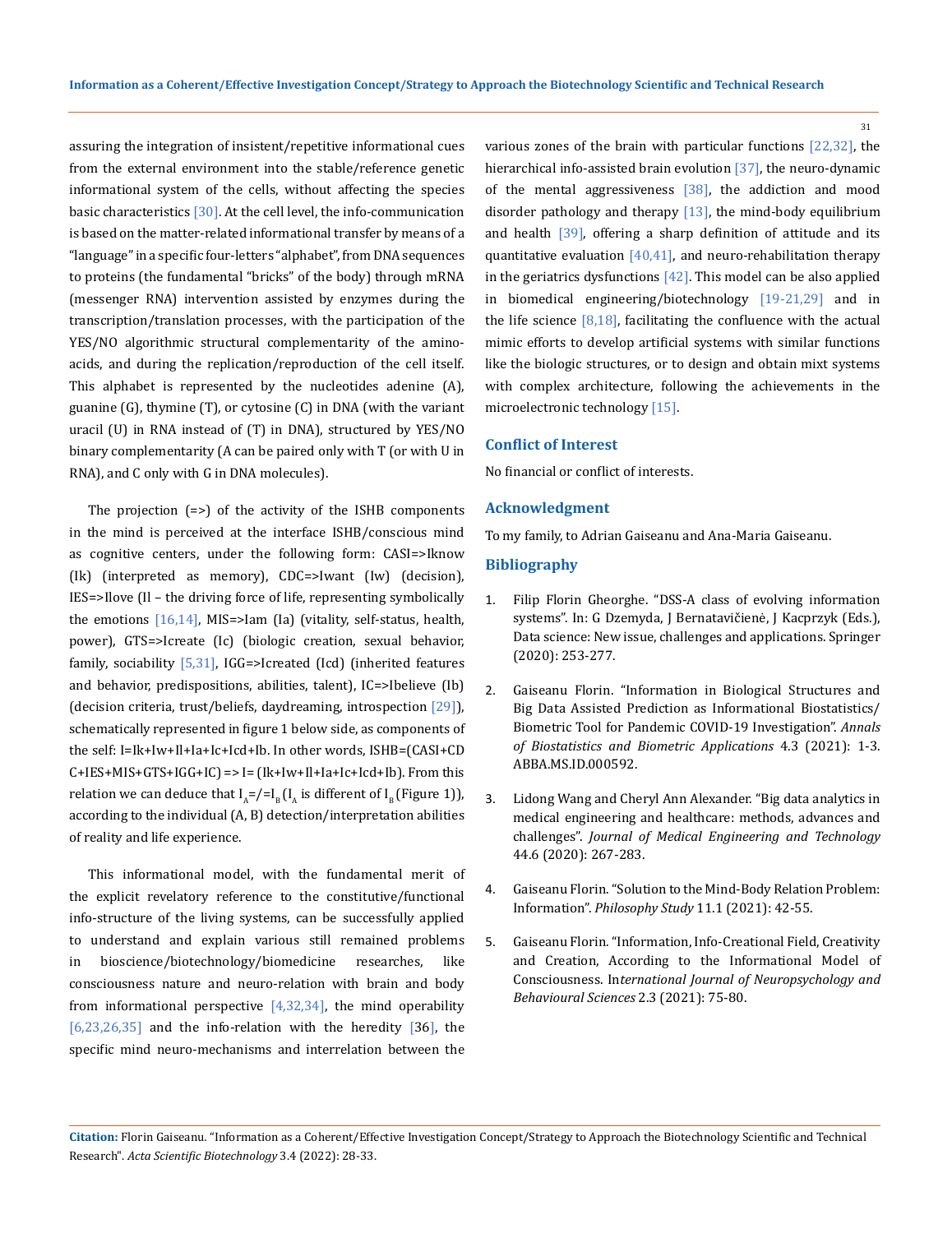- 6. [Gaiseanu Florin. "Advanced Perspectives in Biological](https://actascientific.com/ASBT/pdf/ASBT-02-0119.pdf)  [Researches: Info-Operability of the Cell and Human/](https://actascientific.com/ASBT/pdf/ASBT-02-0119.pdf) Multicellular Organisms". *[Acta Scientific Biotechnology](https://actascientific.com/ASBT/pdf/ASBT-02-0119.pdf)* 3.1 [\(2021\): 1-5.](https://actascientific.com/ASBT/pdf/ASBT-02-0119.pdf)
- 7. [Gaiseanu Florin. "The Informational Model of Consciousness:](https://www.researchgate.net/publication/332857633_The_Informational_Model_of_Consciousness_Mechanisms_of_EmbodimentDisembodiment_of_Information)  [Mechanisms of Embodiment/Disembodiment of Information".](https://www.researchgate.net/publication/332857633_The_Informational_Model_of_Consciousness_Mechanisms_of_EmbodimentDisembodiment_of_Information)  *[NeuroQuantology](https://www.researchgate.net/publication/332857633_The_Informational_Model_of_Consciousness_Mechanisms_of_EmbodimentDisembodiment_of_Information)* 17.4 (2019): 1-17.
- 8. [Gaiseanu Florin. "Informational structure of the living systems:](https://www.researchgate.net/publication/348069584_Informational_Structure_of_the_Living_Systems_From_Philosophy_to_Informational_Modeling)  [From philosophy to informational modelling".](https://www.researchgate.net/publication/348069584_Informational_Structure_of_the_Living_Systems_From_Philosophy_to_Informational_Modeling) *Philosophy Study* [10.12 \(2020\): 795-806.](https://www.researchgate.net/publication/348069584_Informational_Structure_of_the_Living_Systems_From_Philosophy_to_Informational_Modeling)
- 9. [Gaiseanu Florin. "What is Life: An Informational Model of the](https://www.sciencepublishinggroup.com/journal/paperinfo?journalid=244&doi=10.11648/j.bmb.20200502.12)  Living Structures". *[Biochemistry and Molecular Biology](https://www.sciencepublishinggroup.com/journal/paperinfo?journalid=244&doi=10.11648/j.bmb.20200502.12)* 5.2 [\(2020\): 18-28.](https://www.sciencepublishinggroup.com/journal/paperinfo?journalid=244&doi=10.11648/j.bmb.20200502.12)
- 10. Shannon Claude (1948) A mathematical theory of communication". *Bell Labs Technical Journal* 27.379-423 (2020): 623-656.
- 11. [Gaiseanu Florin. "Information-Matter Bipolarity of the Human](https://philpapers.org/rec/GAIIBO)  [Organism and Its Fundamental Circuits: From Philosophy to](https://philpapers.org/rec/GAIIBO)  [Physics/Neurosciences-Based Modeling".](https://philpapers.org/rec/GAIIBO) *Philosophy Study* [10.2 \(2020\): 107-118.](https://philpapers.org/rec/GAIIBO)
- 12. [Gaiseanu Florin. "Evolution and development of the](https://www.researchgate.net/publication/353609122_Evolution_and_Development_of_the_Information_Concept_in_Biological_Systems_From_Empirical_Description_to_Informational_Modeling_of_the_Living_Structures)  [information concept in biological systems: From empirical](https://www.researchgate.net/publication/353609122_Evolution_and_Development_of_the_Information_Concept_in_Biological_Systems_From_Empirical_Description_to_Informational_Modeling_of_the_Living_Structures)  [description to informational modeling of the living structures".](https://www.researchgate.net/publication/353609122_Evolution_and_Development_of_the_Information_Concept_in_Biological_Systems_From_Empirical_Description_to_Informational_Modeling_of_the_Living_Structures)  *Philosophy Study* [11.7 \(2021\): 501-516.](https://www.researchgate.net/publication/353609122_Evolution_and_Development_of_the_Information_Concept_in_Biological_Systems_From_Empirical_Description_to_Informational_Modeling_of_the_Living_Structures)
- 13. [Gaiseanu Florin. "Information in the Universal Triangle of](https://www.researchgate.net/publication/354334770_Information_in_the_Universal_Triangle_of_Reality_for_Non-livingLiving_Structures_From_Philosophy_to_NeuroLife_Sciences)  [Reality for Non-living/Living Structures: From Philosophy to](https://www.researchgate.net/publication/354334770_Information_in_the_Universal_Triangle_of_Reality_for_Non-livingLiving_Structures_From_Philosophy_to_NeuroLife_Sciences)  Neuro/Life Sciences". *Philosophy Study* [11.8 \(2020\): 607-621.](https://www.researchgate.net/publication/354334770_Information_in_the_Universal_Triangle_of_Reality_for_Non-livingLiving_Structures_From_Philosophy_to_NeuroLife_Sciences)
- 14. Gaiseanu Florin. "Pathological expression and circuits in addiction and mood disorders: Informational relation with the brain and info-therapy". *EC Neurology* 13.8 (2021): 1-12.
- 15. [Gaiseanu Florin. "Physics of Consciousness and Life: The](https://www.amazon.com/Fizica-Conștiinței-Vieții-Informațional-Neuroștiințe/dp/6139421705)  [Informational Model of Consciousness – Information in](https://www.amazon.com/Fizica-Conștiinței-Vieții-Informațional-Neuroștiințe/dp/6139421705)  [Neurosciences, Biocomputers and Biosystems – Romanian](https://www.amazon.com/Fizica-Conștiinței-Vieții-Informațional-Neuroștiințe/dp/6139421705)  [version: Fizica Constiintei si a Vietii: Modelul Informational](https://www.amazon.com/Fizica-Conștiinței-Vieții-Informațional-Neuroștiințe/dp/6139421705)  [al Constiintei – Informatia in Neurostiinte, Biocomputere si](https://www.amazon.com/Fizica-Conștiinței-Vieții-Informațional-Neuroștiințe/dp/6139421705)  [Biosisteme. Editura GlobeEdit \(2020\).](https://www.amazon.com/Fizica-Conștiinței-Vieții-Informațional-Neuroștiințe/dp/6139421705)
- 16. [Gaiseanu Florin. "Destiny or Free Will Decision? A Life](https://crimsonpublishers.com/ggs/pdf/GGS.000576.pdf)  [Overview From the Perspective of an Informational Modeling](https://crimsonpublishers.com/ggs/pdf/GGS.000576.pdf)  [of Consciousness Part II: Attitude and Decision Criteria,](https://crimsonpublishers.com/ggs/pdf/GGS.000576.pdf)  Free Will and Destiny". *[Gerontology and Geriatric Studies](https://crimsonpublishers.com/ggs/pdf/GGS.000576.pdf)* 4.1 [\(2018\): 1-7.](https://crimsonpublishers.com/ggs/pdf/GGS.000576.pdf)
- 17. [Gaiseanu Florin. "Destiny or free will decision? A life](https://crimsonpublishers.com/ggs/pdf/GGS.000586.pdf)  [overview from the perspective of an informational modeling](https://crimsonpublishers.com/ggs/pdf/GGS.000586.pdf)  [of consciousness Part I: Information, consciousness and life](https://crimsonpublishers.com/ggs/pdf/GGS.000586.pdf)  cycle". *[Gerontology and Geriatric Studies](https://crimsonpublishers.com/ggs/pdf/GGS.000586.pdf)* 4.1 (2019): 1-7.
- 18. [Gaiseanu Florin. "Informational Operability of the Brain: Novel](https://www.ecronicon.com/ecne/pdf/ECNE-13-00983.pdf)  [Approaching Perspectives in Neuroscience and Neurology](https://www.ecronicon.com/ecne/pdf/ECNE-13-00983.pdf)  (Guest Editorial)". *EC Neurology* [13.12 \(2021\): 50-54.](https://www.ecronicon.com/ecne/pdf/ECNE-13-00983.pdf)
- 19. [Gaiseanu Florin. "Information as an essential component of](https://www.researchgate.net/publication/352832736_Information_as_an_Essential_Component_of_the_Biological_Structures_and_Their_Informational_Organization)  [the biological structures and their informational organization".](https://www.researchgate.net/publication/352832736_Information_as_an_Essential_Component_of_the_Biological_Structures_and_Their_Informational_Organization)  *[Journal of Microbiology and Biotechnology](https://www.researchgate.net/publication/352832736_Information_as_an_Essential_Component_of_the_Biological_Structures_and_Their_Informational_Organization)* 6.2 (2021): 1-9.
- 20. [Gaiseanu Florin. "Human as an Informational Device".](https://www.researchgate.net/publication/355143599_Human_as_an_Informational_Device) *Archives [in Biomedical Engineering and Biotechnology](https://www.researchgate.net/publication/355143599_Human_as_an_Informational_Device)* 6.1 (2021): 1-8. [ABEB.MS.ID.000629.](https://www.researchgate.net/publication/355143599_Human_as_an_Informational_Device)
- 21. [Gaiseanu Florin. "New Perspectives in Biomedical](https://irispublishers.com/abeb/pdf/ABEB.MS.ID.000633.pdf)  [Engineering and Biotechnology: Information in Human and](https://irispublishers.com/abeb/pdf/ABEB.MS.ID.000633.pdf)  Biological Structures". *[Archives in Biomedical Engineering and](https://irispublishers.com/abeb/pdf/ABEB.MS.ID.000633.pdf)  Biotechnology* [6.1 \(2021\): 1-3. ABEB.MS.ID.000633.](https://irispublishers.com/abeb/pdf/ABEB.MS.ID.000633.pdf)
- 22. [Gaiseanu Florin. "Neuropsychological response to information](https://www.researchgate.net/publication/353829724_Neuropsychological_Response_to_Information_of_Beauty_Ugly_Brain_Circuits_According_to_the_Informational_Model_of_Consciousness)  [of beauty/ugly brain circuits according to the informational](https://www.researchgate.net/publication/353829724_Neuropsychological_Response_to_Information_of_Beauty_Ugly_Brain_Circuits_According_to_the_Informational_Model_of_Consciousness)  model of consciousness". *[International Journal on](https://www.researchgate.net/publication/353829724_Neuropsychological_Response_to_Information_of_Beauty_Ugly_Brain_Circuits_According_to_the_Informational_Model_of_Consciousness)  [Neuropsychology and Behavioural Sciences \(IJNBS\)](https://www.researchgate.net/publication/353829724_Neuropsychological_Response_to_Information_of_Beauty_Ugly_Brain_Circuits_According_to_the_Informational_Model_of_Consciousness)* 2.2 (2021): [55-59.](https://www.researchgate.net/publication/353829724_Neuropsychological_Response_to_Information_of_Beauty_Ugly_Brain_Circuits_According_to_the_Informational_Model_of_Consciousness)
- 23. [Gaiseanu Florin. "Info-Relational Cognitive Operability of the](https://www.sciencepublishinggroup.com/journal/paperinfo?journalid=170&doi=10.11648/j.ijpbs.20200504.12)  [Posterior Cingulate Cortex According to the Informational](https://www.sciencepublishinggroup.com/journal/paperinfo?journalid=170&doi=10.11648/j.ijpbs.20200504.12)  Model of Consciousness". *[International Journal of Psychological](https://www.sciencepublishinggroup.com/journal/paperinfo?journalid=170&doi=10.11648/j.ijpbs.20200504.12)  [and Brain Sciences](https://www.sciencepublishinggroup.com/journal/paperinfo?journalid=170&doi=10.11648/j.ijpbs.20200504.12)* 5.4 (2020): 61-68.
- 24. [Zhang Y., et al. "Hypothalamic stem cells control ageing speed](https://www.nature.com/articles/nature23282)  [partly through exosomal miRNAs".](https://www.nature.com/articles/nature23282) *Nature* 548 (2017): 52-57.
- 25. [Gaiseanu Florin. "Quantum-Assisted Process of Disembody](https://www.researchgate.net/publication/315706009_Quantum-Assisted_Process_of_Disembody_Under_Near-Death_Conditions_An_Informational-Field_Support_Model)  [Under Near-Death Conditions: An Informational-Field Support](https://www.researchgate.net/publication/315706009_Quantum-Assisted_Process_of_Disembody_Under_Near-Death_Conditions_An_Informational-Field_Support_Model)  Model". *[NeuroQuantology](https://www.researchgate.net/publication/315706009_Quantum-Assisted_Process_of_Disembody_Under_Near-Death_Conditions_An_Informational-Field_Support_Model)* 15.1 (2017): 4-9.
- 26. [Gaiseanu Florin. "An Information Based Model of](https://www.neuroquantology.com/article.php?id=1676)  [Consciousness Fully Explaining the Mind Normal/Paranormal](https://www.neuroquantology.com/article.php?id=1676)  Properties". *NeuroQuantology* [15.2 \(2017\): 132-140.](https://www.neuroquantology.com/article.php?id=1676)
- 27. [Robert M Sargis. "An Overview of the Hypothalamus The](https://www.endocrineweb.com/endocrinology/overview-hypothalamus)  [Endocrine System's Link to the Nervous System" \(2021\).](https://www.endocrineweb.com/endocrinology/overview-hypothalamus)
- 28. [Gaiseanu Florin. "Informational Neuro-Connections of the](https://irispublishers.com/ann/fulltext/informational-neuro-connections-of-the-brain-with-the-body-supporting-the-informational-model-of-consciousness.ID.000576.php)  [Brain with the Body Supporting the Informational Model of](https://irispublishers.com/ann/fulltext/informational-neuro-connections-of-the-brain-with-the-body-supporting-the-informational-model-of-consciousness.ID.000576.php)  Consciousness". *[Archives in Neurology and Neuroscience](https://irispublishers.com/ann/fulltext/informational-neuro-connections-of-the-brain-with-the-body-supporting-the-informational-model-of-consciousness.ID.000576.php)* 4.1 [\(2019\): 1-6. ANN.MS.ID.000576.](https://irispublishers.com/ann/fulltext/informational-neuro-connections-of-the-brain-with-the-body-supporting-the-informational-model-of-consciousness.ID.000576.php)

**Citation:** Florin Gaiseanu*.* "Information as a Coherent/Effective Investigation Concept/Strategy to Approach the Biotechnology Scientific and Technical Research". *Acta Scientific Biotechnology* 3.4 (2022): 28-33.

32